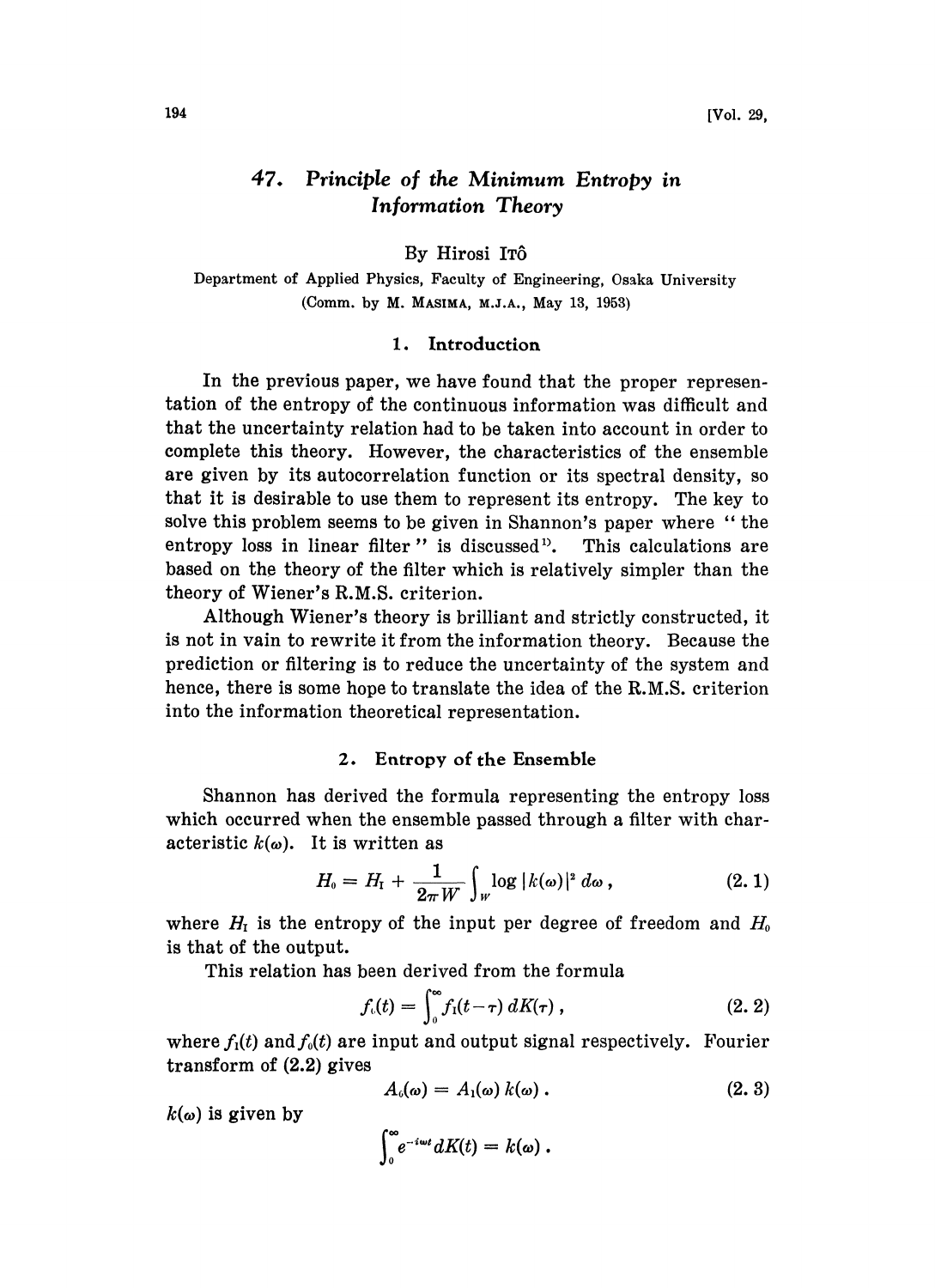The complex conjugate relation of (2.3) is similarly

$$
\overline{A_{\iota}(\omega)} = \overline{A_{\iota}(\omega)} \, \overline{k(\omega)} \, . \tag{2.4}
$$

Combining two relations (2.3) and (2.4), we get

$$
|A_0(\omega)|^2 = |A_1(\omega)|^2 |k(\omega)|^2
$$

or

$$
\varPhi_0(\omega) = \varPhi_1(\omega) |k(\omega)|^2. \qquad (2.5)
$$

Substituting (2.5) into (2.1), we may put

$$
H_{\scriptscriptstyle 0} - H_{\scriptscriptstyle \rm I} = \frac{1}{2\pi\,W} \int_W (\log\,\varPhi_{\scriptscriptstyle 0}(\pmb\omega) - \log\,\varPhi_{\scriptscriptstyle \rm I}(\pmb\omega))\,d\pmb\omega\,.
$$

From this relation we may generally conclude that next relation will exist :

$$
H = \frac{1}{2\pi W} \int_{W} \log \varPhi(\omega) d\omega + C, \qquad (2.6)
$$

where  $C$  is an arbitrary constant. This result cannot be said to represent the entropy of the ensemble exactly. Because, there is no information about the phase in this formula. However, the exact representation is very difficult and this problem will be left in the future.

# 3. Wiener's R.M.S. Criterion and Principle of the Minimum Entropy

The R.M.S.<sup>2)</sup> method which was developed by N. Wiener is very powerful for the prediction or filtering of the time series. The principle of his method is as follows: We must choose a proper operator  $K(t)$  so as to minimize the average power of the error signal

$$
\epsilon(t) = f(t+\alpha) - \int_0^\infty \{f(t-\tau) + g(t-\tau)\} dK(\tau), \qquad (3.1)
$$

where  $\alpha$  is the delay time. That is:

$$
\lim_{T\to\infty}\frac{1}{2T}\int_{-T}^{T}\xi(t)^{3}dt=\text{minimum}.
$$

We can translate this method into the information theoretical one; if the operator  $K(t)$  is chosen so that the entropy of the error signal may be minimum, we can make an optimum prediction or filtering. While this principle seems to be very interesting and reasonable, we cannot obtain the Wiener's result because of the incompleteness of the representation of the entropy. However, it is easily seen for this principle to be almost exact even if using the expression (2.6). Let us put the apriori entropy  $H_1$  and a posteriori one  $H_2$ . The information which is obtained after the observation is<sup>33</sup>

$$
I=H_1-H_2.
$$

By (2.6), it becomes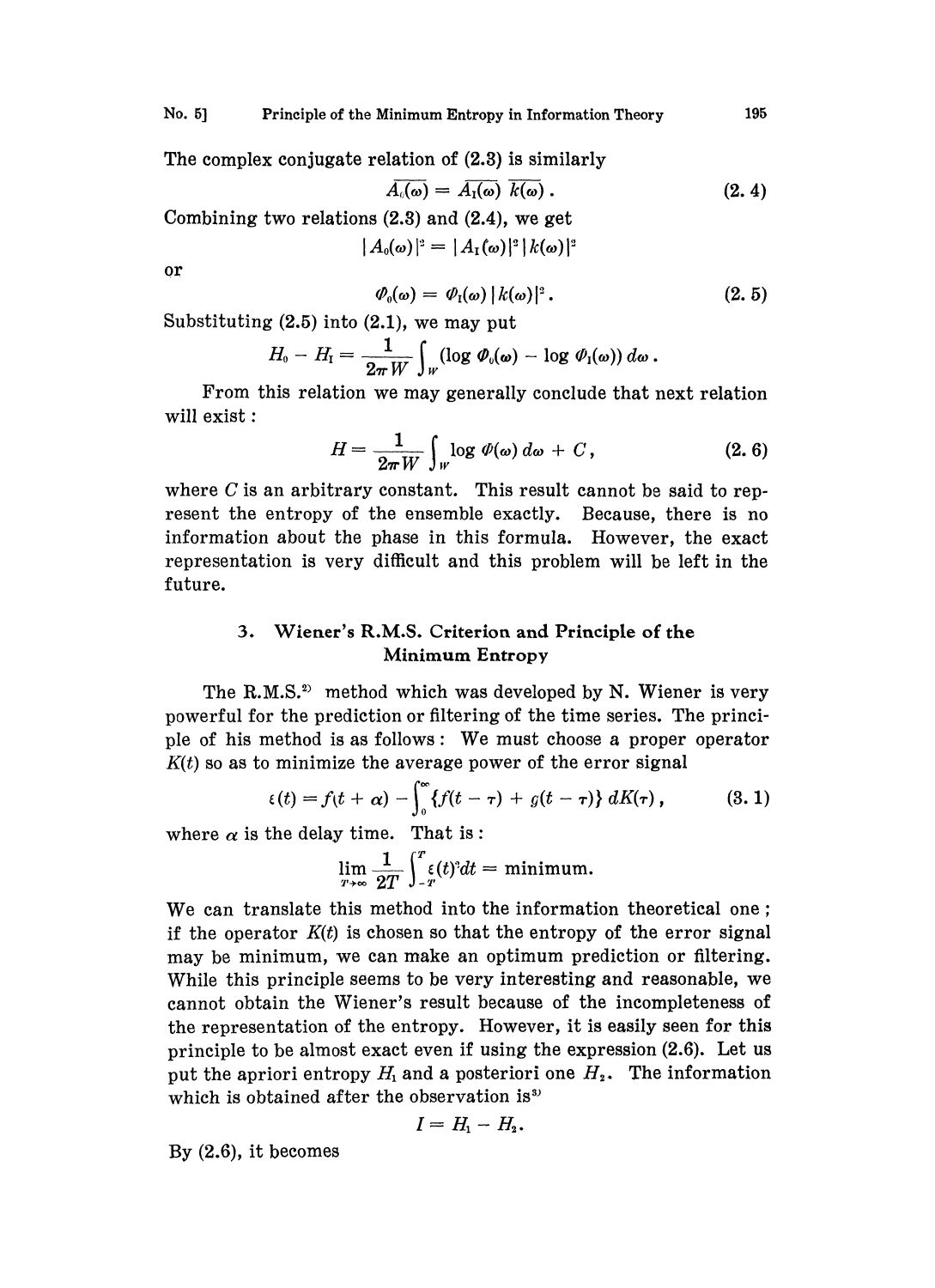$(3.3)$ 

$$
I = \frac{1}{2\pi W} \int_W \log\left(\frac{\varPhi_1(\omega)}{\varPhi_2(\omega)}\right) d\omega.
$$

$$
\varPhi_1 = \varPhi_2 + \delta \varPhi_2,
$$

If we put

the corresponding information  $\delta I$  is

$$
\frac{1}{2\pi W}\int_{W} \log\left(1+\frac{\delta \varPhi_{\mathfrak{s}}(\omega)}{\varPhi_{\mathfrak{s}}(\omega)}\right) d\omega.
$$
 (3. 2)

When  $\delta\varPhi_2(\omega) = 0$ , we have the maximum information from this ensemble. Now we consider the following experiment: When some operater  $K_1(t)$  is chosen, at first. The corresponding error function, which will still have some entropy to transmit some information, will be obtained. Next, let this obtained error signal pass through the filter, where we shall obtain more information. Repeating these experiments, we shall have no more information at last. There may still exist some entropy, but we cannot reduce it any more. Therefore we may minimize the error spectrum by (3.2) where  $\varphi_2(\omega)$  is replaced by  $\varPhi_{\epsilon}(\omega)$ . Now, in order to apply this principle to the prediction or filtering, it must be necessary to choose the operator  $K(t)$ which minimizes the erorr spectral density by means of  $(3.1)$ . Now the autocorrelation function of the error signal is

$$
\epsilon(t+s)\overline{\epsilon(t)}
$$
\n
$$
= \lim_{T\to\infty} \frac{1}{2T} \int_{-T}^{T} \{f(t+\alpha+s) - \int_{0}^{\infty} [f(t-\tau+s) + g(t-\tau+s)] dK(\tau) \} \times \{f(t+\alpha) - \int_{0}^{\infty} [f(t-\tau) + g(t-\tau)] dK(\tau) \}
$$
\n
$$
= \lim_{T\to\infty} \frac{1}{2T} \int_{-T}^{T} \{f(t+\alpha+s)f(t+\alpha) - f(t+\alpha+s)\int_{0}^{\infty} [f(t-\sigma) + g(t-\sigma)] d\overline{K(\sigma)} \times \{-\overline{f(t+\alpha)}\int_{0}^{\infty} [f(t-\tau+s) + g(t-\tau+s)] dK(\tau) \} \times \{-\overline{f(t+\alpha)}\int_{0}^{\infty} [f(t-\tau+s) + g(t-\tau+s)] \times [\overline{f(t-\sigma)} + g(t-\sigma)] \} dt
$$
\n
$$
= \varphi_{11}(s) - \int_{0}^{\infty} \{ \varphi_{11}(\alpha+s+\sigma) + \varphi_{12}(\alpha+s+\sigma) \} d\overline{K(\sigma)} \times \{-\overline{f(t+\sigma)}\int_{0}^{\infty} [f(t+\sigma-s) + \overline{\varphi_{12}(\alpha+s-\sigma)} \} dK(\sigma) \times \{-\overline{f(t+\sigma)}\int_{0}^{\infty} dK(\sigma) \int_{0}^{\infty} d\overline{K(\tau)} \varphi(\tau-\sigma+s),
$$
\nwhere\n
$$
\varphi_{11}(\tau) = \frac{1}{2T} \int_{-T}^{T} f(t+\tau) \overline{f(t)} dt
$$
\n
$$
\varphi_{12}(\tau) = \frac{1}{2T} \int_{-T}^{T} f(t+\tau) \overline{g(t)} dt,
$$

 $\varphi(\tau) = \varphi_{11}(\tau) + \varphi_{12}(\tau) + \varphi_{11}(-\tau) + \varphi_{22}(\tau).$ 

and

The spectral density of the error signal is